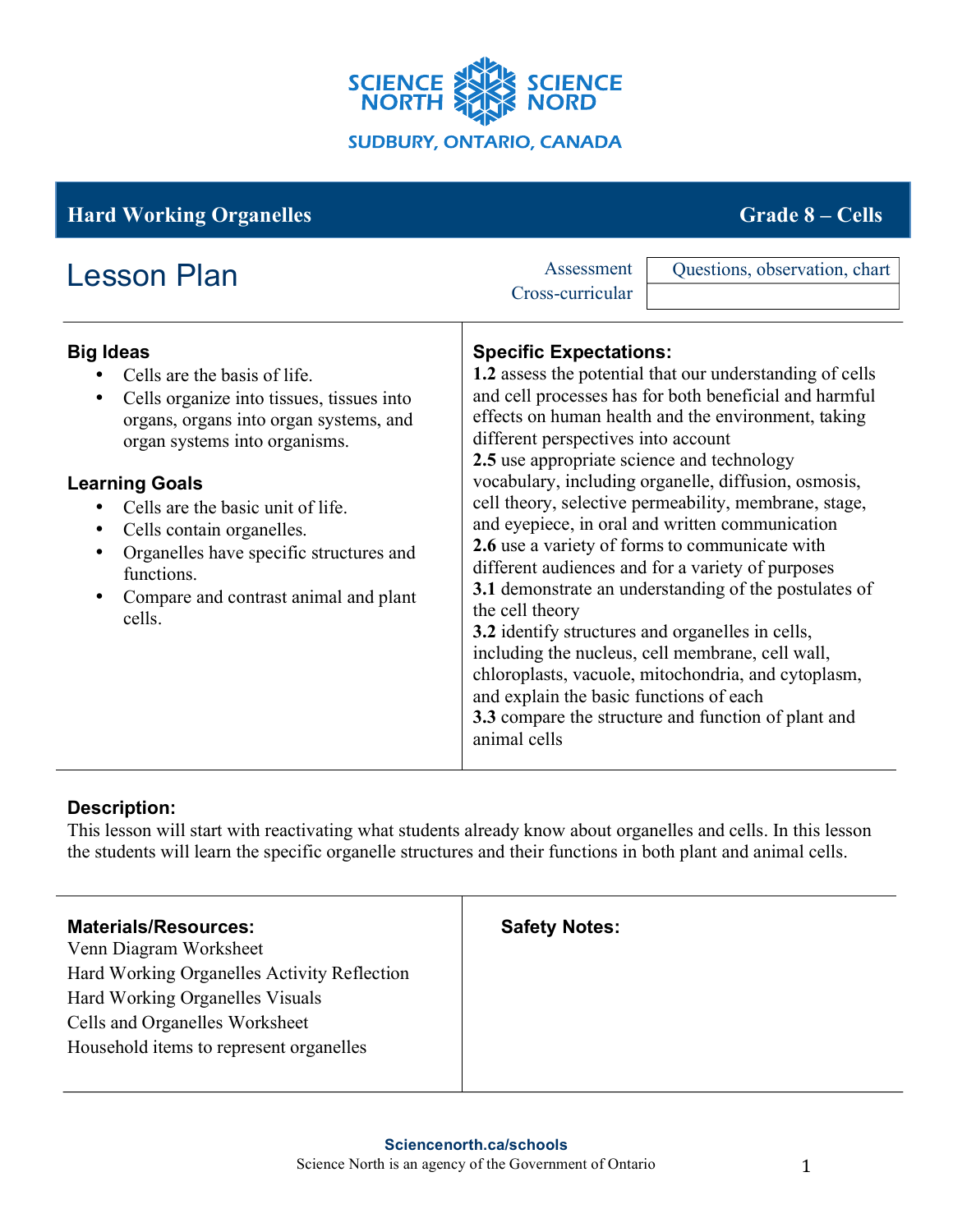#### **Introduction**

The assumption is that students have already been introduced to cells and organelles. Students should already know the function of the different organelles inside of cells. This lesson will start with reactivating what students already know about organelles and cells.

Ask students what they think of when they hear the word "cell". Provide the students with sticky notes, and have them write down examples of expressions that contain the word "cell". Compile the expressions. Next, ask students to come up with a definition of the word "cell". Students should come up with things like "compartments", "contain", or "holding separate".

Have students list some organelles they remember from a previous lesson. Use a Venn diagram (See Link) to compare and contrast organelles located in animal and plant cells.

### **Action**

Students are going to make analogies between either the structure and/or function of a household object with that of an organelle. You have a choice here. You can pick objects that accurately represent the function of an organelle, for example, a battery could represent a mitochondrion or a plastic baggie could represent the cell membrane. Your second choice is to pick objects that are less obvious, but could represent an organelle morphologically or how they function.

You will need sets of objects. Functionally obvious objects may include batteries, envelopes, plastic baggies, small storage containers, dish soap, straws, building blocks, gelatine etc. Odd objects may include paper clips, blocks, candles, glue, forks, vitamins, dental floss, mints, safety pins, DVDs, etc. It is up to you whether you want each group to have the same set of objects or not.

You will need pictures of cell organelles either on posters or to show on a projector. (See Hard Working Organelles Visuals link)

Slide 2 notes: 1.Nucleolus 2. Nucleus 3. Ribosome (little dots) 4. Vesicle 5. Rough endoplasmic reticulum 6. Golgi apparatus (or "Golgi body") 7. Cytoskeleton 8. Smooth endoplasmic reticulum 9. Mitochondrion 10. Vacuole 11. Cytosol (fluid that contains organelles, comprising the cytoplasm) 12. Lysosome 13. Centrosome 14. Cell membrane

Divide students into 6 groups. Give each group a set of 6-8 odd objects. This will depend on how many organelles you cover. Give the groups 10 minutes to determine how each of their objects represents a different organelle. List the organelles to be used on the board. Have students analyze how the object somehow represents the structure and/or function of the organelle it represents.

Normal Representation:

- 1. Encourage students to relate the objects' functions to what they know about the functions of the various organelles.
- 2. After 10 minutes, discuss one organelle at a time; ask each group to explain why they chose the object they did to represent that organelle. As you talk about each organelle, make sure there is an image of it on the screen or as a poster.